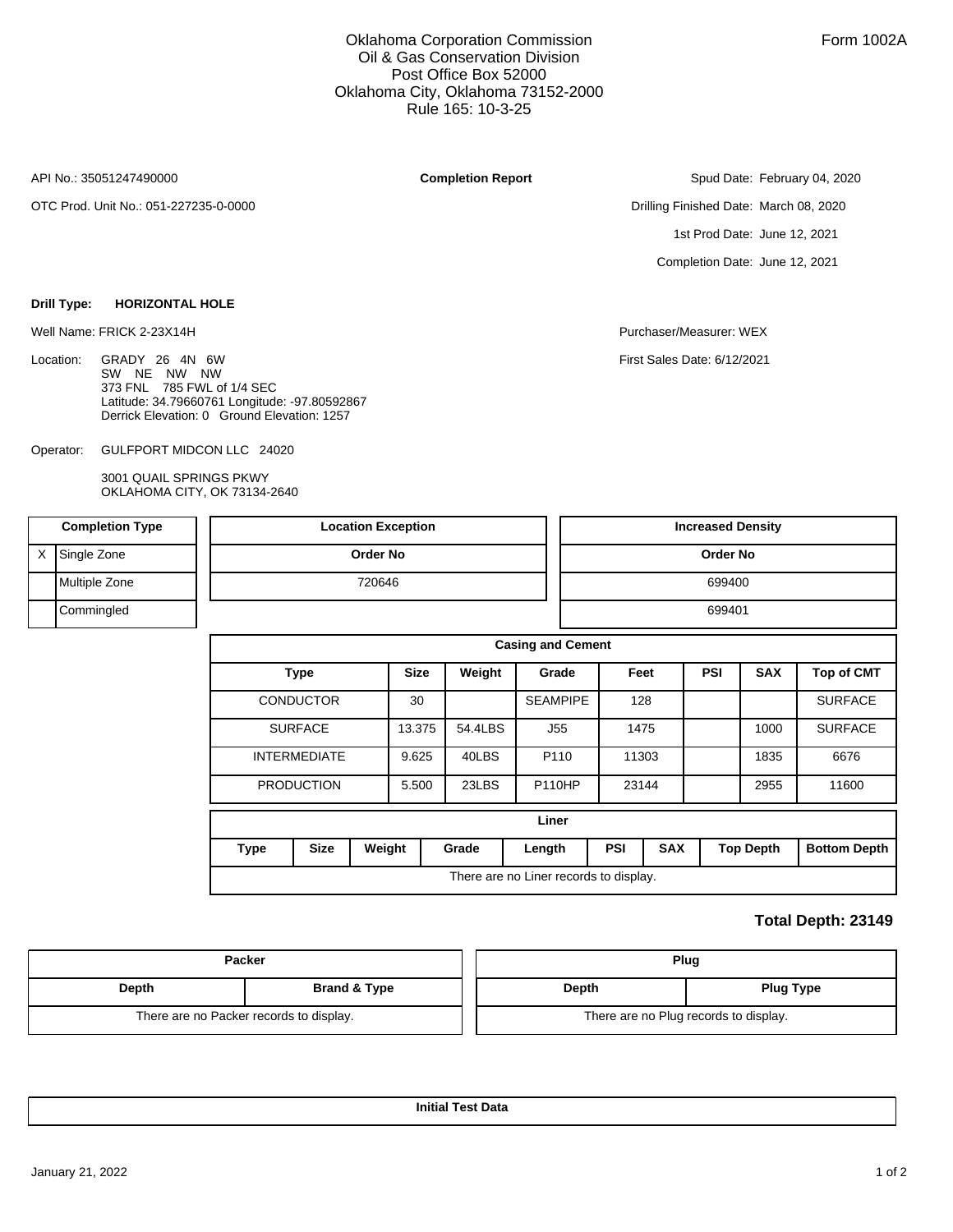| <b>Test Date</b>                                        | Oil<br>Formation<br><b>BBL/Day</b>    |                  | Oil-Gravity<br>(API) | Gas<br><b>MCF/Day</b>                               | Gas-Oil Ratio<br>Cu FT/BBL                          | Water<br><b>BBL/Day</b> | Pumpin or<br>Flowing | <b>Initial Shut-</b><br>In.<br>Pressure | Choke<br><b>Size</b> | <b>Flow Tubing</b><br><b>Pressure</b> |  |  |
|---------------------------------------------------------|---------------------------------------|------------------|----------------------|-----------------------------------------------------|-----------------------------------------------------|-------------------------|----------------------|-----------------------------------------|----------------------|---------------------------------------|--|--|
| <b>WOODFORD</b><br>Jun 18, 2021<br>771                  |                                       |                  | 60                   | 12987                                               | 16844                                               | 1211                    | <b>FLOWING</b>       | 6357                                    | 24/64                | 4942                                  |  |  |
| <b>Completion and Test Data by Producing Formation</b>  |                                       |                  |                      |                                                     |                                                     |                         |                      |                                         |                      |                                       |  |  |
| Class: GAS<br>Formation Name: WOODFORD<br>Code: 319WDFD |                                       |                  |                      |                                                     |                                                     |                         |                      |                                         |                      |                                       |  |  |
|                                                         | <b>Spacing Orders</b>                 |                  |                      |                                                     | <b>Perforated Intervals</b>                         |                         |                      |                                         |                      |                                       |  |  |
|                                                         | <b>Order No</b>                       | <b>Unit Size</b> |                      | To<br><b>From</b>                                   |                                                     |                         |                      |                                         |                      |                                       |  |  |
|                                                         | 389202                                | 640              |                      | 14740<br>22994                                      |                                                     |                         |                      |                                         |                      |                                       |  |  |
| 212972                                                  |                                       | 640              |                      |                                                     |                                                     |                         |                      |                                         |                      |                                       |  |  |
|                                                         | 720644                                | <b>MULTIUNIT</b> |                      |                                                     |                                                     |                         |                      |                                         |                      |                                       |  |  |
|                                                         | <b>Acid Volumes</b>                   |                  |                      |                                                     | <b>Fracture Treatments</b>                          |                         |                      |                                         |                      |                                       |  |  |
|                                                         | 145 BARRELS ACID                      |                  |                      |                                                     | 305,199 BARRELS FLUID<br>12,426,427 POUNDS PROPPANT |                         |                      |                                         |                      |                                       |  |  |
|                                                         |                                       |                  |                      |                                                     |                                                     |                         |                      |                                         |                      |                                       |  |  |
| <b>Formation</b>                                        |                                       |                  | Top                  |                                                     | Were open hole logs run? No                         |                         |                      |                                         |                      |                                       |  |  |
| <b>WOODFORD</b>                                         |                                       |                  |                      | 14122<br>Date last log run:                         |                                                     |                         |                      |                                         |                      |                                       |  |  |
|                                                         |                                       |                  |                      | Were unusual drilling circumstances encountered? No |                                                     |                         |                      |                                         |                      |                                       |  |  |
|                                                         |                                       |                  |                      |                                                     | Explanation:                                        |                         |                      |                                         |                      |                                       |  |  |
|                                                         |                                       |                  |                      |                                                     |                                                     |                         |                      |                                         |                      |                                       |  |  |
|                                                         |                                       |                  |                      |                                                     |                                                     |                         |                      |                                         |                      |                                       |  |  |
| <b>Other Remarks</b>                                    |                                       |                  |                      |                                                     |                                                     |                         |                      |                                         |                      |                                       |  |  |
|                                                         | There are no Other Remarks.           |                  |                      |                                                     |                                                     |                         |                      |                                         |                      |                                       |  |  |
|                                                         |                                       |                  |                      |                                                     |                                                     |                         |                      |                                         |                      |                                       |  |  |
|                                                         |                                       |                  |                      |                                                     |                                                     |                         |                      |                                         |                      |                                       |  |  |
|                                                         |                                       |                  |                      | <b>Lateral Holes</b>                                |                                                     |                         |                      |                                         |                      |                                       |  |  |
|                                                         | Sec: 14 TWP: 4N RGE: 6W County: GRADY |                  |                      |                                                     |                                                     |                         |                      |                                         |                      |                                       |  |  |
| NE SE SW NW                                             |                                       |                  |                      |                                                     |                                                     |                         |                      |                                         |                      |                                       |  |  |

2120 FNL 1010 FWL of 1/4 SEC

Depth of Deviation: 13845 Radius of Turn: 395 Direction: 355 Total Length: 8279

Measured Total Depth: 23149 True Vertical Depth: 15468 End Pt. Location From Release, Unit or Property Line: 1010

# **FOR COMMISSION USE ONLY**

Status: Accepted

1147452